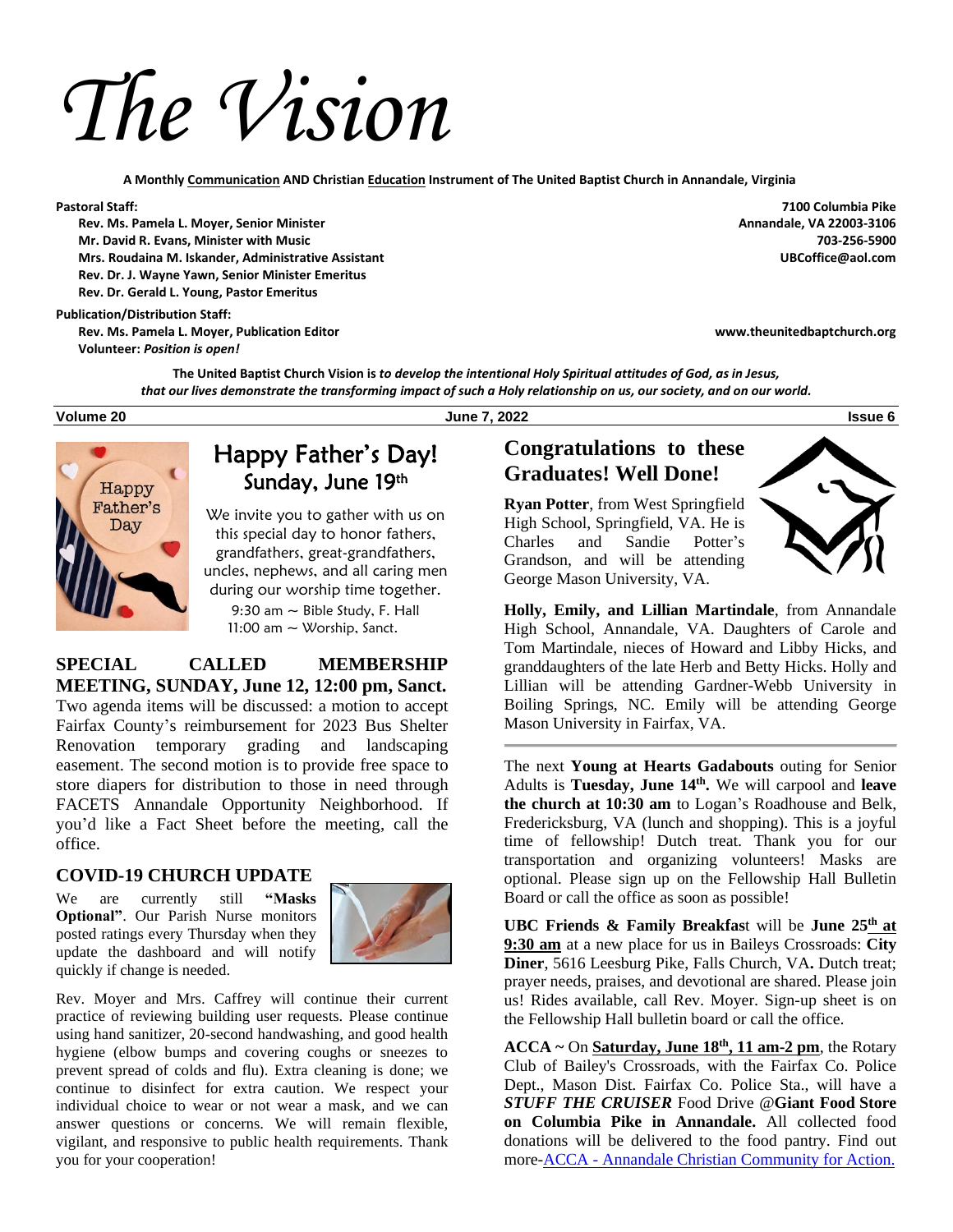## **Kairos Moments** (6/7/22) Reflections of Reverend Pamela Moyer

*Happy Father's Day!* To dads, granddads, greatgrandfathers, uncles, step-dads, men who want to be fathers, father-figures, mentors, and men who show strong leadership in families, churches, and communities. We honor you January 19<sup>th</sup> for your faithfulness.

It seems when I start to write an educational article each month, lately, this needs to be a pastoral moment instead. So much has happened in our world that can cause grief and anxiety (violent shootings of innocent children and adults, the Ukraine war, infant formula shortages, rising prices of food, medicine, and gasoline, unexpected deaths of friends or family, etc.) It is unsettling to say the least, and these circumstances are brought up in almost every conversation. Yet, I am "preaching to the choir!" You all have witnessed more war and peace, life and death, affluence and recession than our current generation can imagine. They are uneasy, yet hopeful, as you can hear in each graduation speech this month. Although we are humans with frailties and fears, **we** also have a Savior in Jesus Christ that should and does carry us through these trials.

My message today shares hope in his vision of our future, not a news report, poll, academic analysis, or government decision. On Memorial Sunday, we read Lamentations 3:22-33: "<sup>22</sup> Because of the Lord's great <u>love</u> we are not consumed, for his compassions never fail.  $^{23}$  They are new every morning; great is your faithfulness. <sup>24</sup> I say to myself, "The Lord is my portion; therefore I will wait for him."

You are a faithful body of Christ, all who read this newsletter and worship with us. We can influence others as they see our strong faith, but how do we, if our faith is



fragile and world-centered? For me, it means rest, beauty, prayer, and exercise for restoration. On my May vacation, I practiced the prayer tools of journalling, silence, Scripture, solitude, and prayer walking the labyrinth in this photo. It was sublime to spend time with God in his desert creation (a different perspective for sure!), and to see his wonderous "critters" (I saw a non-venomous green/gold snake, a desert spiny lizard, birds, and colorful cactus flowers on my walks). Are you taking some time this summer to recenter your spiritual selves?

Jesus prepared his disciples to receive the Advocate and Comforter (in the person of the Holy Spirit) who would empower them to carry on his ministry despite persecution. Are we spiritually prepared ourselves? Do **we** hear the chaos and confusion of this divine Pentecost event? **Or** do we feel a sudden calm, indwelling of the Holy Spirit to nudge us forward into the community, into the mission field of our neighborhoods. Can we hear the rushing wind and faith languages of our culture? Or are we fearful?

## **Parish Nurse's Touch … Debbie Caffrey**

#### **Fun in the Sun**

Spending time outside is a great way to be physically active, reduce stress, and get vitamin D. You can be



outside without raising your skin cancer risk by protecting your skin from the sun.

Pay attention to the time. The sun's UV rays are the strongest between 10 am and 4 pm. Try to schedule your time outside in the early morning or afternoon. If you must be outside during this time, stay in the shade.

Use the right sunscreen. Choose a sunscreen that is SPF 15 or higher and has "blocks UVA and UVB" or "broad spectrum" on the label.

• Use sunscreen correctly. Sunscreen should be applied 20 minutes before being in the sun and then reapplied every 2 hours. Be sure to reapply immediately after swimming or heavy sweating.

Wear protective clothing. Wearing protective clothing like a wide-brimmed hat, a long-sleeved shirt, and long pants can protect you from the sun's harmful rays. Some types of outdoor clothing are designed to filter UV rays.

• Sunglasses. Sunglasses that block both UVA and UVB rays protect your eyes from UV rays, reduce the risk of cataracts and protect the tender skin around your eyes from sun exposure. Most sunglasses sold in the United States, regardless of cost, meet this standard. Wrap-around sunglasses work best because they block UV rays from sneaking in from the side.

Taking a few extra precautions will allow you to enjoy your time outdoors!!!!

*~ Be Well! Debbie*

## **Mission Center Spotlight!**

We are so pleased to have on our premises **Zion Medical LLC Home Healthcare Agency**. Their skilled and friendly staff, nurses, caregivers, occupational and physical therapists provide professional in-home health care services allowing clients to remain safely and comfortably in their own homes. Their mission is to enable their patients to live independently as long as possible. Call (703) 634-3180, mention *United Baptist!*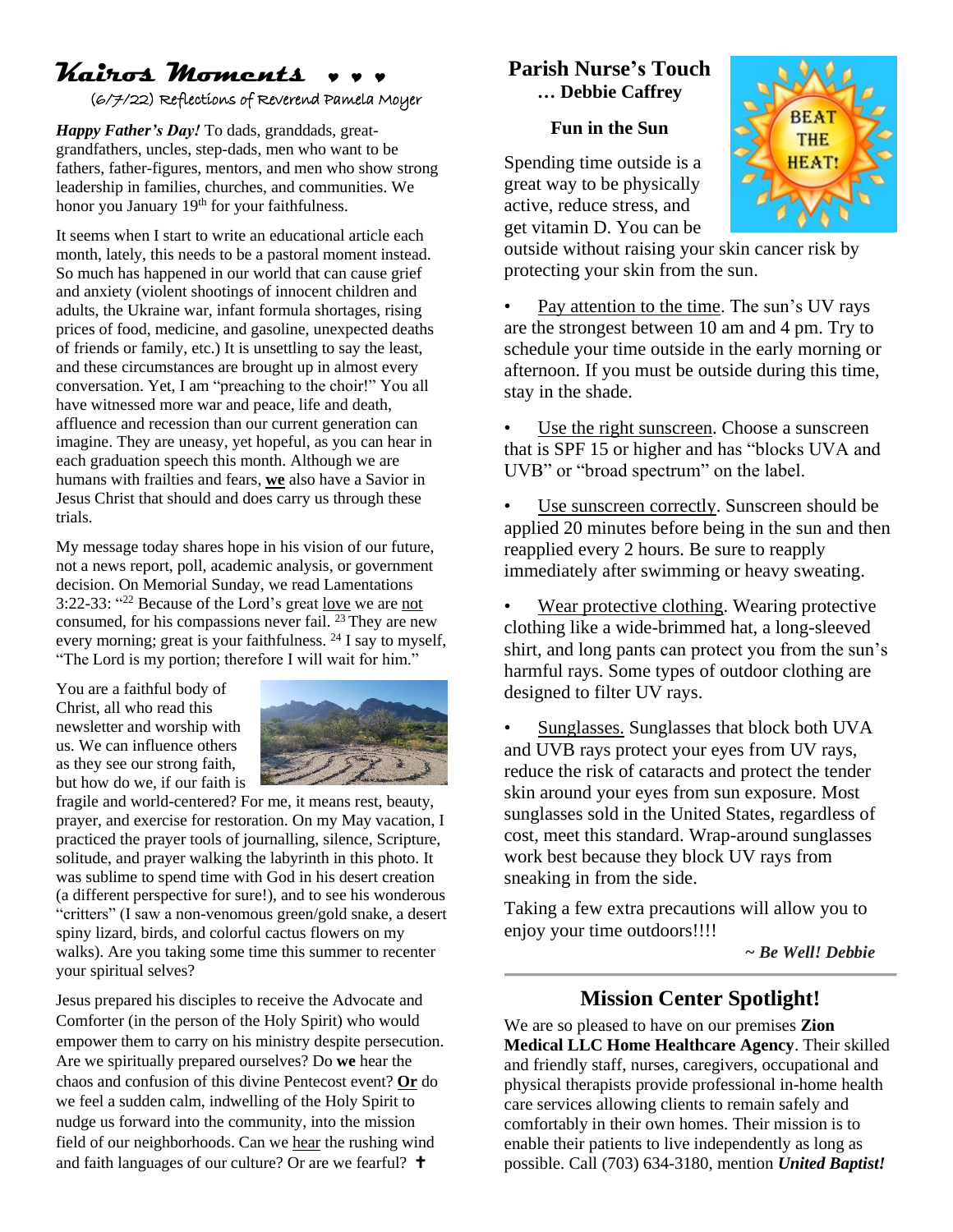

## **Happy Birthday to Congregants Born in June!**

| <b>Name</b>    | Date |
|----------------|------|
| Ron Thayer     | 5    |
| Lois Kirby     | 10   |
| June Straub    | 11   |
| Cynthia Napper | 27   |

## **June & July**

Church Calendar



**Thursday – Friday, June 9-10** Rev. Moyer on MACBF Retreat, MD

**Saturday, June 11** 8:00 am–2:00 pm NBMBC Yard Sale, Parking lot

#### **Sunday, June 12**

12:00 pm – UBC Special Called Meeting, Sanctuary 2:30 pm-4:30 pm - Reese Clarinet Stud. Recital, Sanc., Parlor

**Tuesday, June 14** – YAH Gadabouts Trip 10:30 am Fredericksburg, VA (lunch & shopping), page 1

#### **Wednesday, June 15**

9:15 am -- Sandwich Team, Fell. Hall

**Sunday, June 19** – Worship & Happy Father's Day!

#### **Thursday, June 23**

12:45 pm-2:45 pm – Goodwin House Hospice, remembrance ceremony for family of deceased patients

#### **Saturday, June 25**

9:30 am – UBC Friends & Family Breakfast. City Diner See page 1 for details 1:00 pm – Nicole Lamm Student Recital, Sanctuary, Parlor

**Sunday, June 26** 12:15 pm – UBC CLCEB Meeting, Sanctuary

**Monday, July 4** – Office Closed for Independence Day

#### **Wednesday, July 6, 20**

9:15 am – Sandwich Team, Fellowship Hall

**Sunday, July 17** 12:15 pm – UBC CLCEB Meeting, Sanctuary

**Wednesday, July 20** – Staff Retreat, Alexandria Locations

**Sunday, July 24** 12:00 pm - Quarterly Membership Meeting, Sanctuary

## **Contributions**

| May 2022 (Final)              | <b>Required</b> |    | <b>Received</b> |
|-------------------------------|-----------------|----|-----------------|
| Tithes & Offerings            | \$5,000.00      | \$ | 3,845.00        |
| <b>Building Usage</b>         | 8,633.33        |    | 8,075.00        |
| Mortgage Loan (int)           | 712.33          |    | 712.37          |
| Other (Env, B-Thrifty, Flwrs) | 0.00            |    | 52.60           |
| Monthly                       | \$14,345.66     | Ś  | 12,684.97       |
| Total YTD (Jan-May)           | \$71,728.30     | Ś  | 59,947.18       |
| Above/(Below)                 |                 |    | $(11,781.12)^*$ |
| Ukraine (not budgeted)        |                 |    | 50.00           |
| Benevolence Funds Rec'd.      |                 | Ś  | 180.00          |

\* Budgeted Investment Transfers are **not** included in the "Required" or "Received"; one (\$48,240) was made March 25, 2022. Other donations are not budgeted, but are gratefully received (BThrifty, Gas, Envelopes Init. Offrg, Flowers). Questions, call Rev. Moyer.

**Thank you for your stewardship and prayers!** Offerings may be mailed to the office at 7100 Columbia Pike, Annandale, VA 22003. Mail is safely and securely processed daily. Our ministries, contractors and staff are working at full capacity and thank you for your generosity. Benevolence offerings by check, clearly marked "Benevolence," may be mailed to the office or cash/checks brought on any Sunday. Thank you.

# Memorial Sunday was May 29th

We thank you for being in Worship this special day and remembering these loved ones who died between May 28, 2021, and May 29, 2022

| <b>Rachel Dolores Puckett</b> | August 2021    |
|-------------------------------|----------------|
| Norma Maxine Meadows          | September 2021 |
| Mary Katherine Holt           | September 2021 |
| Mildred C. Dodson             | February 2022  |

## *Let Us Also Remember:*

Deceased Extended Family and Friends

Deceased Local, Home & Foreign Fulltime Christian Missionaries

Deceased Military Personnel Serving the Cause of World Freedom

The Courageous Ukraine Citizens and Military Men & Women Lost or still fighting for Democracy

The 21 Deceased Brave Innocent Students & Teachers at Robb Elementary, Uvalde, Texas, who lost their lives to incomprehensible violence

All others in the DMV area who died from violence Please see the Community & Global Prayer column for others to remember today